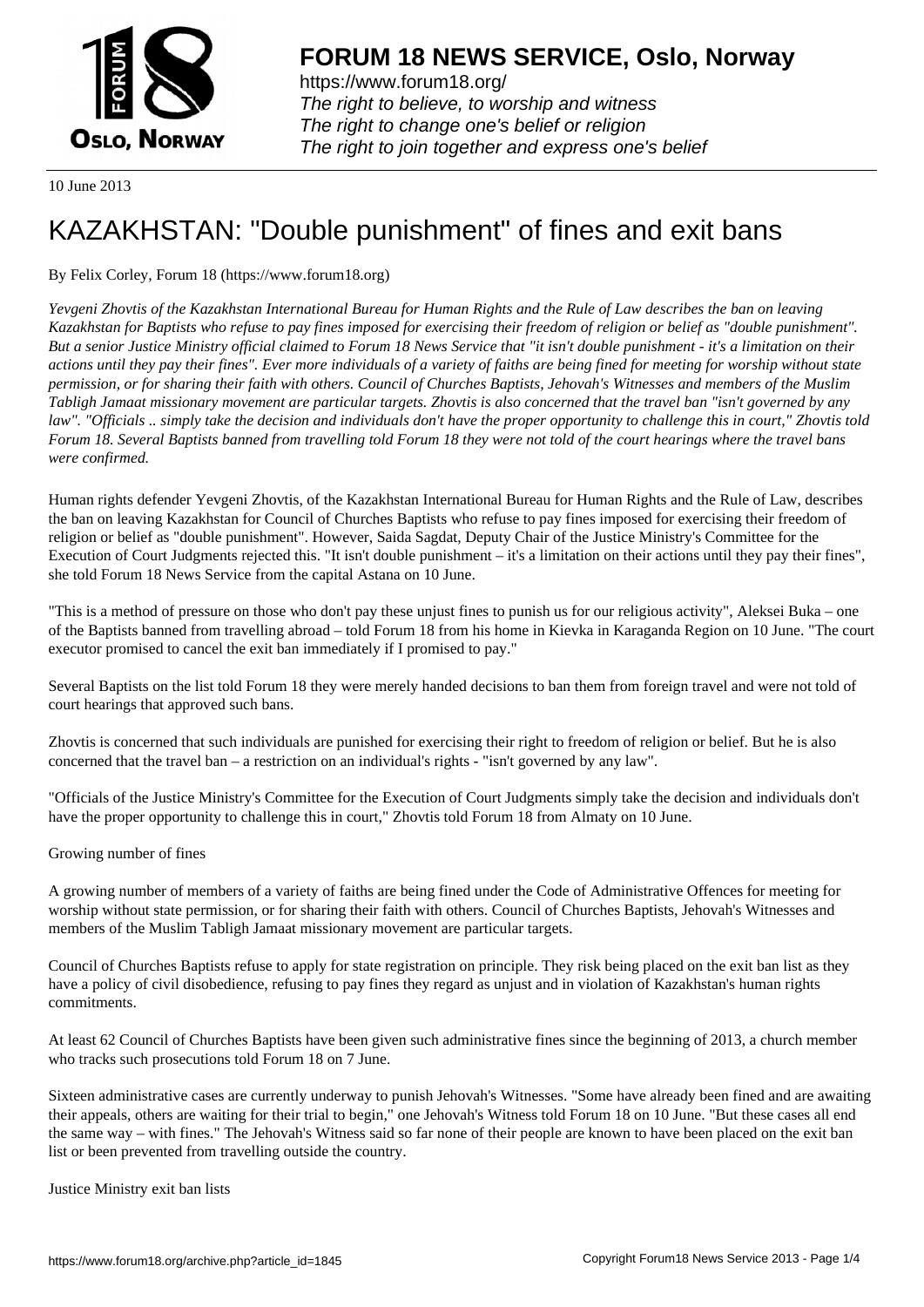Baptists banned from travelling told Forum 18 they were not told of the court hearings where the travel bans were confirmed.

Baptists are among the tens of thousands of people on the Justice Ministry Committee for the Execution of Court Judgments' "List of people temporarily banned from leaving the Republic of Kazakhstan".

They include:

1. Aleksei Asetov from Ekibastuz in Pavlodar Region, given a three-day prison term in May for refusing to pay a fine, imposed for meeting without state permission. The fine, equivalent to 485,400 Tenge (18,725 Norwegian Kroner, 2,486 Euros or 3,273 US Dollars), was handed down in February 2012. Local people estimated that this was about a year and a half's average local wages (see F18News 20 May 2013 http://www.forum18.org/archive.php?article\_id=1837).

2. Aleksei Buka from Kievka in Karaganda Region, most recently fined in May (see below).

3. Andrei Grigoryev from Aktobe, most recently fined in March 2010 (see below).

4. Sergei Krasnov from Oral in West Kazakhstan Region, most recently fined about one month's average wages or 50 Monthly Financial Indicators (MFIs) under Article 374-1, Part 2 in February (see F18News 18 March 2013 http://www.forum18.org/archive.php?article\_id=1814).

5. Ivan Yantsen from Temirtau in Karaganda Region, was fined in December 2011 for participating in unregistered religious worship (see F18News 14 February 2012 http://www.forum18.org/archive.php?article\_id=1666).

The second list, also published on the Justice Ministry website, is the "Register of Debtors". This contains perhaps half a million names of those who cannot leave the country because they owe money. This includes not just those who have failed to pay court-imposed fines but people involved in commercial disputes and those who have failed to pay alimony.

While some Baptists are on both lists, those who are only on the second list include:

1. Vyacheslav Cherkasov from Shchuchinsk [Shchüinsk] in Akmola Region, fined in March for offering religious books on the street. The court ordered that the books – including Bibles – be destroyed, but this part of the decision was overturned on appeal (see F18News 10 April 2013 http://www.forum18.org/archive.php?article\_id=1822).

2. Olga Kandyba from Semey in East Kazakhstan Region, fined in October 2011 for failing to ensure that the building she owned which was used as a church did not have adequate fire prevention measures. The appeal decision which upheld the fine – seen by Forum 18 – stressed that the congregation was not registered and had already been fined for this.

3. Pyotr Zimens from Shchuchinsk in Akmola Region, most recently fined in October 2011 for leading a congregation meeting without state permission (see F18News 15 November 2011 http://www.forum18.org/archive.php?article\_id=1636).

Not informed of hearings

Court executor Anuar Kosmagambetov prepared an exit ban on Grigoryev, according to the copy seen by Forum 18. Describing him as a "debtor", it claims it is "necessary" to ban him from leaving Kazakhstan. It says a copy of the decision is to be sent to him, as well as to state agencies, including the National Security Committee (KNB) secret police Border Service. The order says it can be challenged in court.

The ban was sent on 22 March to Aktobe City Court, where it was approved on 25 March by Judge Kanat Sembekov.

Baptists told Forum 18 that Grigoryev was not informed of the hearing or invited to it and was not given a copy of the exit ban in writing. However, Article 33 of the Law on Enforcement Proceedings and the Status of Court Executors requires exit ban decisions to be confirmed by a court and sent to the person concerned in writing. It appears to allow appeals only in cases where the exit ban has been issued not as a result of a court decision.

Asetov and Buka were both handed copies of the exit ban by court executors in late 2012. In Asetov's case, the exit ban had already been approved by a judge, but he was not informed about the hearing or invited to it, he told Forum 18 on 10 June. Buka told Forum 18 that no court had approved the travel ban in his case.

Cherkasov told Forum 18 on 10 June that he had heard of the exit ban list, but has not been told that his name is on it.

Court executor Kosmagambetov defends his decision to ban Grigoryev from travelling abroad. "He has been fined more than once and hasn't fulfilled his debt to the state," he insisted to Forum 18 from Aktobe on 10 June. He insisted that he tried to give Grigoryev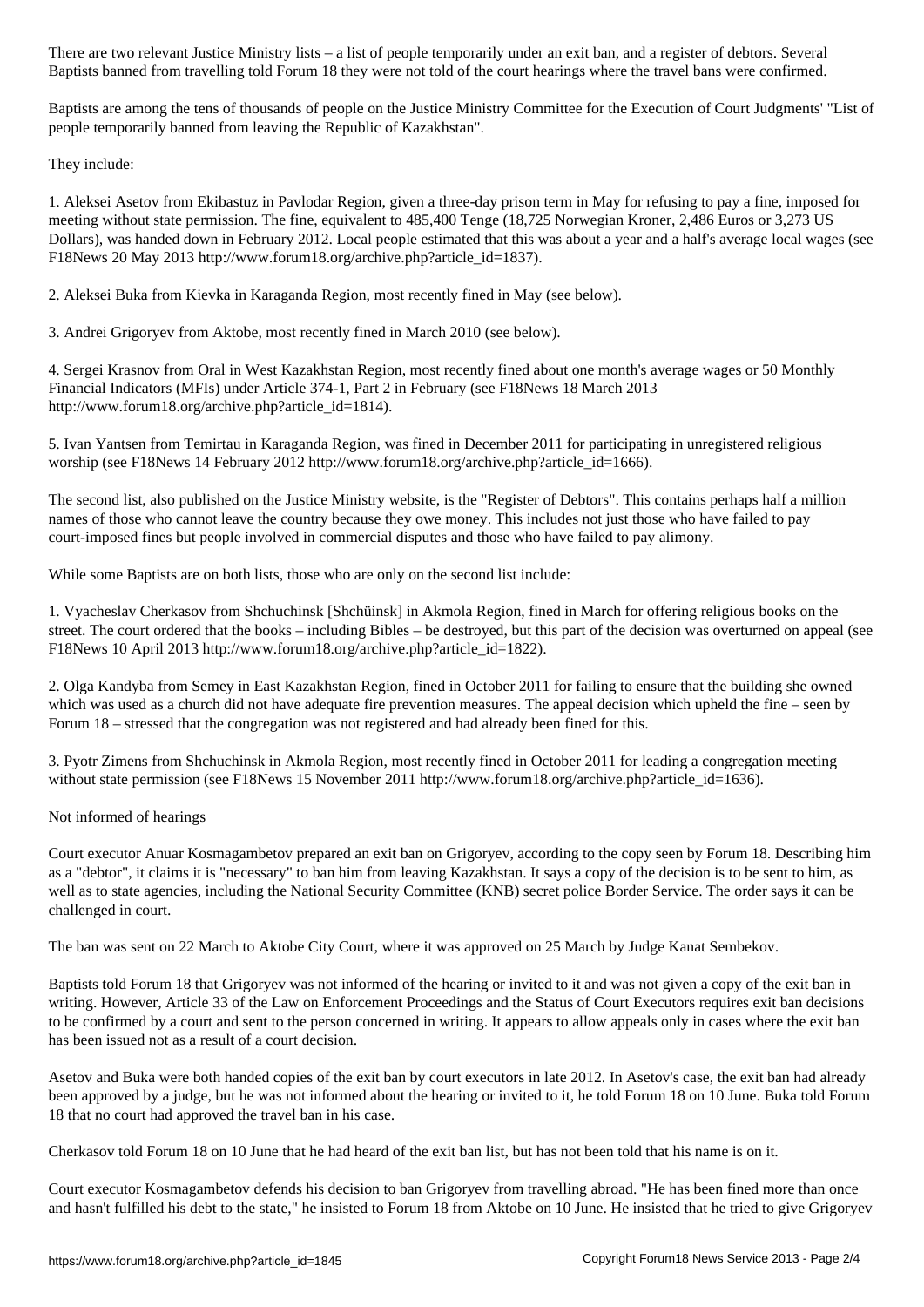Asked why an individual should be punished even once, let alone twice, simply for meeting for worship, Kosmagambetov told Forum 18: "I'm just an executor."

## No chance to challenge

Forum 18 was unable to reach Judge Sembekov at Aktobe City Court on 10 June to find out why Grigoryev had not been informed of and invited to the hearing that approved the exit ban.

Sagdat of the Committee for the Execution of Court Judgments insisted to Forum 18 that individuals – and her officials – have no choice but to accept the system. "We can't comment on court decisions or the basis of them – what is important is that the court has taken a decision," she told Forum 18. "Whether a person agrees with the court decision or not, as a state agency it is our duty to fulfil it."

Galym Shoikin, a Deputy Chair of the government's Agency of Religious Affairs, declined to discuss the fines and subsequent exit bans by telephone. "This issue isn't within our competence," he insisted to Forum 18 from Astana on 10 June.

## Two refused exit so far

Two Council of Churches Baptists are known to have been prevented from leaving Kazakhstan because of unpaid fines. In autumn 2012, Buka wanted to visit Kyrgyzstan to seek medical treatment for his legs at a salt water lake where he has been treated before. However, he chose not to make the journey to the border after the court executor issued an order banning him from travelling abroad, he told Forum 18. He said church members later checked with border guards, who confirmed that his name is in the database of those banned from leaving Kazakhstan.

Buka refused to pay a fine handed down in December 2011 for participating in unregistered meetings for worship. The Regional Court rejected his appeal in January 2012 (see F18News 14 February 2012 http://www.forum18.org/Archive.php?article\_id=1666).

On 17 September 2012, court executors tried to issue Buka with a record of a violation under Administrative Code Article 524 ("Failure to carry out court decisions") for refusal to pay the fine. However, the record – seen by Forum 18 – notes that he refused to sign. Four days later, Nuri District Court refused to hear the case, according to the decision seen by Forum 18, sending it back for further documentation.

Buka again refused to sign the record of a violation presented on 12 April 2013 and seen by Forum 18. Three days later, Nuri District Court again sent the case back to court executors for further documentation, according to the decision seen by Forum 18.

Nuri District Court finally heard the case in late May and sentenced him to three MFIs, he told Forum 18.

Similarly, Andrei Grigoryev was stopped by border guards as he tried to cross the border by car to Russia at Easter 2013.

Grigoryev has been fined several times for participating in unregistered meetings for worship. After he refused to pay a March 2007 fine, court executors seized the family's washing machine, music centre, documents for their Volkswagen car and his brother's trailer (see F18News 11 May 2007 http://www.forum18.org/Archive.php?article\_id=954).

Grigoryev was most recently fined on 11 March 2010 by Aktobe's Specialised Administrative Court, according to the decision seen by Forum 18. He was found guilty under Administrative Code Article 374-1, Part 1 for leading unregistered meetings for worship. This Article bans "leading, participating in, or financing an unregistered, halted, or banned religious community or social organisation". Grigoryev was for this "offence" fined about two months' average wages or 100 MFIs, 141,300 Tenge (then about (5,700 Norwegian Kroner, 700 Euros, or 955 US Dollars). (END)

For a personal commentary on how attacking religious freedom damages national security in Kazakhstan, see F18News http://www.forum18.org/Archive.php?article\_id=564.

For more background, see Forum 18's Kazakhstan religious freedom survey at http://www.forum18.org/Archive.php?article\_id=1352.

Reports on freedom of thought, conscience and belief in Kazakhstan can be found at http://www.forum18.org/Archive.php?query=&religion=all&country=29.

A compilation of Organisation for Security and Co-operation in Europe (OSCE) freedom of religion or belief commitments can be found at http://www.forum18.org/Archive.php?article\_id=1351.